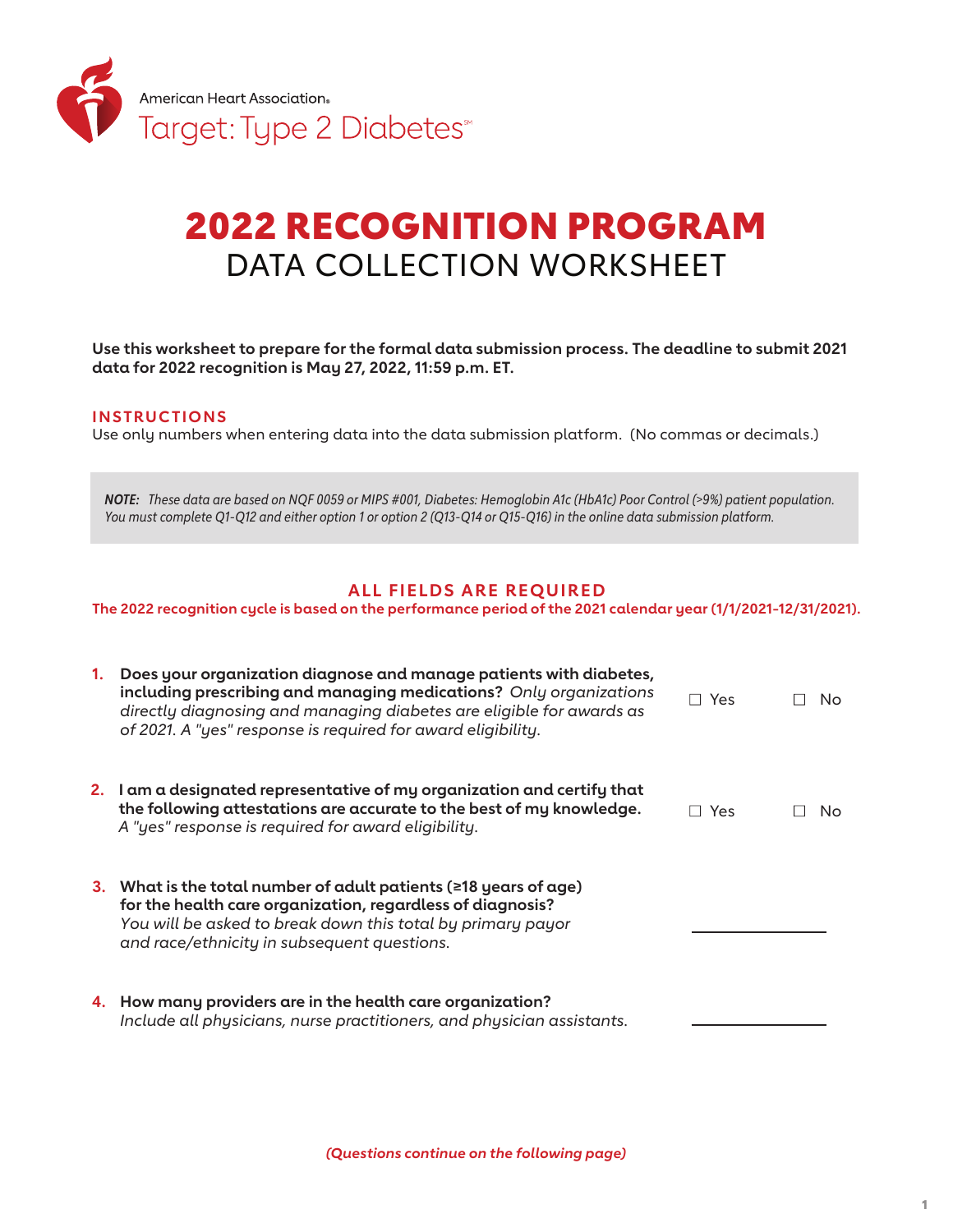**5. How many of your total adult patient population (≥18 years of age) self-identify as the following race and ethnicity (based on Table 3B of the HRSA Uniform Data System Reporting Requirements for 2021 Health Center Data)** 

*Sum must equal total patient count in question 3.*

| Race                                                      | <b>Non-Hispanic or Latinx</b><br>(Total Patients - Ages 18+) | <b>Hispanic or Latinx</b><br>(Total Patients - Ages 18+) |
|-----------------------------------------------------------|--------------------------------------------------------------|----------------------------------------------------------|
| Asian                                                     |                                                              |                                                          |
| <b>Native Hawaijan</b>                                    |                                                              |                                                          |
| <b>Other Pacific Islander</b>                             |                                                              |                                                          |
| <b>Black/African American</b>                             |                                                              |                                                          |
| American Indian or Alaska Native                          |                                                              |                                                          |
| White                                                     |                                                              |                                                          |
| More than one race                                        |                                                              |                                                          |
| <b>Unreported or Unknown</b>                              |                                                              |                                                          |
| <b>Subtotals</b>                                          | <b>Total Non-Hispanic or Latinx Patients:</b>                | <b>Total Hispanic or Latinx Patients:</b>                |
| <b>Total Patients</b><br>(Must equal Question 3 response) |                                                              |                                                          |

**6. How many of your total adult patients (≥18 years of age) are primarily attributed to the following payor groups?** *Sum must equal total patient count in question 3.*

See page 5 for additional guidance on payor groups.

| Medicare     | Medicaid           | Private Health Insurance |
|--------------|--------------------|--------------------------|
| Other Public | Uninsured/Self-Pay | Other/Unknown            |

*Questions 7 – 10 are meant to serve as an assessment to identify strengths and weaknesses within your organization. Responses are required, but are intended to support your improvement. A "yes" response is required on question 10 for award eligibility.*

| 7. Does your organization have a specific protocol to address | $\Box$ Yes | $\Box$ No |
|---------------------------------------------------------------|------------|-----------|
| key characteristics of patients with type 2 diabetes?         |            |           |

If yes, does this protocol include assessment of: *(select all that apply)*

- □ Current lifestyle
- Co-morbidities *(i.e. ASCVD, HF, CKD)*
- Clinical characteristics associated with increased CVD risk *(i.e. age, blood pressure, cholesterol, smoking age, weight, etc.)*
- $\Box$  Issues such as motivation and depression
- Cultural and socioeconomic context
- $\square$  None of the above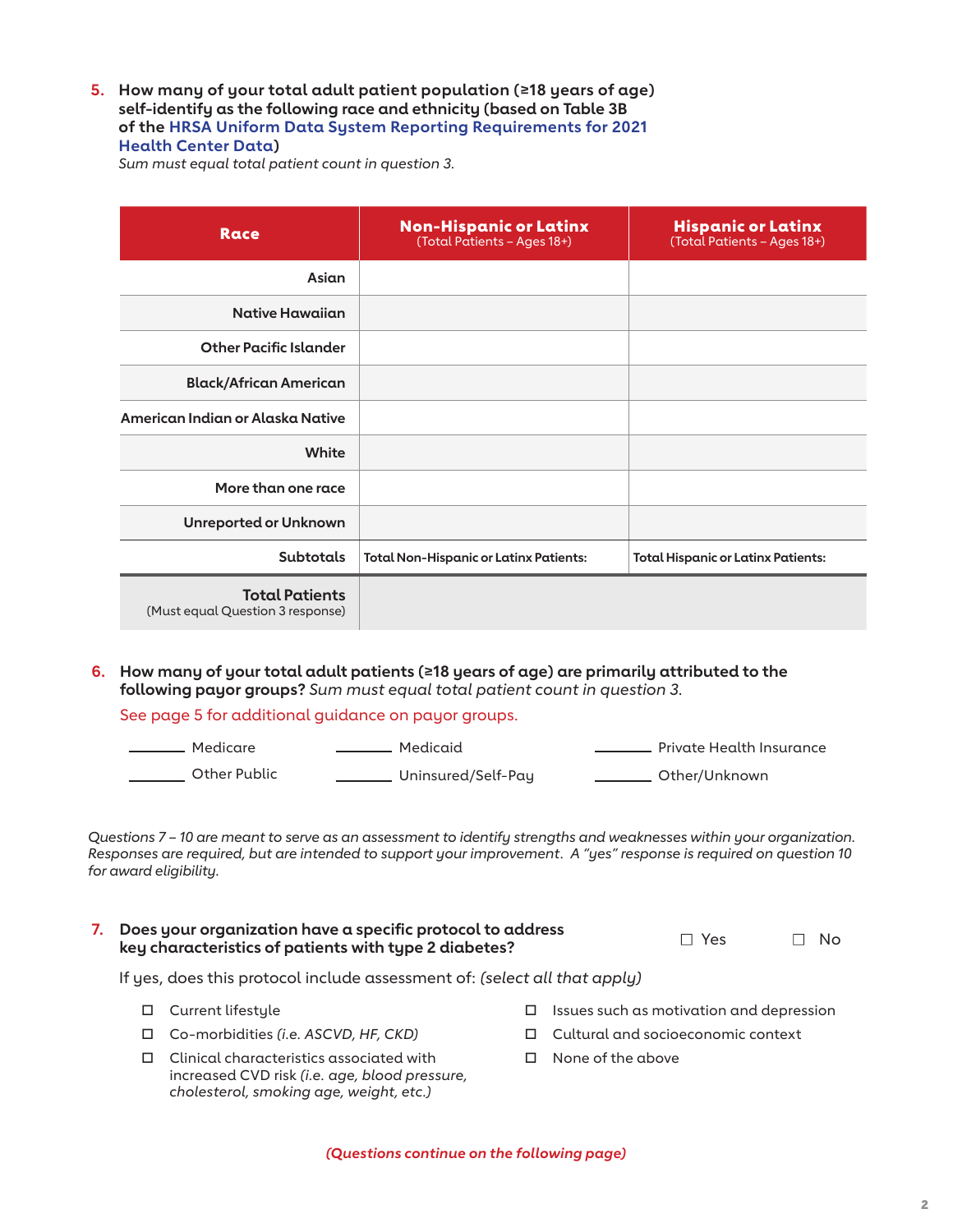| 8. . | Does your organization operationalize a specific treatment plan<br>for managing patients with type 2 diabetes and related CVD<br>co-morbidities and risk factors? |                                                                                                                                                                                           |   | $\Box$ Yes        | No                                                                                                                           |                |
|------|-------------------------------------------------------------------------------------------------------------------------------------------------------------------|-------------------------------------------------------------------------------------------------------------------------------------------------------------------------------------------|---|-------------------|------------------------------------------------------------------------------------------------------------------------------|----------------|
|      | If yes, does this treatment plan include: (select all that apply)                                                                                                 |                                                                                                                                                                                           |   |                   |                                                                                                                              |                |
|      | 0                                                                                                                                                                 | □ Comprehensive lifestyle modification<br>recommendations<br>Diabetes self-management education and<br>support                                                                            | □ | None of the above | $\Box$ Guideline-based use of pharmacologic<br>therapy inclusive of antihyperglycemic<br>medications with proven CVD benefit |                |
|      |                                                                                                                                                                   | 9. How does your organization track patients with type 2 diabetes and associated CVD<br>co-morbidities and risk factors? Select all that apply:                                           |   |                   |                                                                                                                              |                |
|      | $\Box$                                                                                                                                                            | Electronic health record (EHR) system                                                                                                                                                     | □ |                   | A diabetes or CVD specific patient registry                                                                                  |                |
|      |                                                                                                                                                                   | A population health management tool                                                                                                                                                       | п | None of the above |                                                                                                                              |                |
|      |                                                                                                                                                                   | 10. My organization is committed to continuously improving strategies<br>for addressing CVD risk in patients with type 2 diabetes.<br>A "yes" response is required for award eligibility. |   |                   | $\Box$ Yes                                                                                                                   | <b>No</b><br>П |
|      |                                                                                                                                                                   | <b>MEASURE SUBMISSION - NUMERATOR/DENOMINATOR DATA</b><br>You must complete questions 11 and 12 and either option 1 or option 2 in the online data submission platform.                   |   |                   |                                                                                                                              |                |
|      |                                                                                                                                                                   | NQF 0059 - Diabetes: Hemoglobin A1c (HbA1c) Poor Control (>9%)                                                                                                                            |   |                   |                                                                                                                              |                |
|      |                                                                                                                                                                   | NOTE: This is an inverse measure. A smaller numerator relative to your denominator indicates better patient outcomes.                                                                     |   |                   |                                                                                                                              |                |
|      |                                                                                                                                                                   | 11. DENOMINATOR: What is the number of adult patients (age 18-75) who had                                                                                                                 |   |                   |                                                                                                                              |                |

- **a visit during the measurement period and have a diagnosis of diabetes? 12. NUMERATOR: Of those who have been diagnosed with diabetes** (from
- question 11)**, what is the number of patients whose most recent HbA1c level** (performed during the measurement period) **is >9%, or who had no HbA1c level performed during the measurement period?**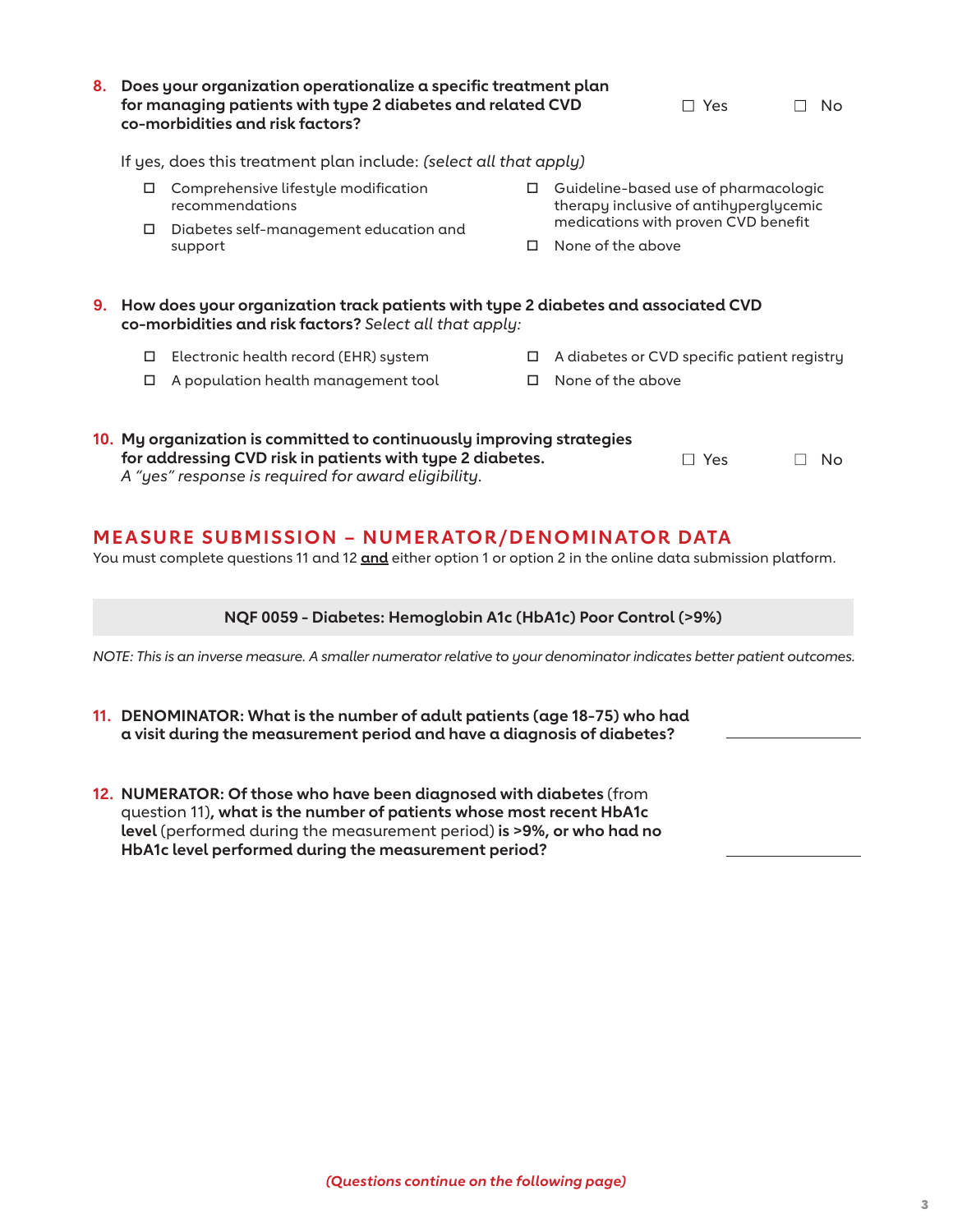# **CARDIOVASCULAR DISEASE-RELATED MEASURES**

Must complete at least 1 option to be eligible for recognition

#### **OPTION 1: MIPS Measure #438: Statin Therapy for the Prevention and Treatment of Cardiovascular Disease**

#### **13. DENOMINATOR:**

All patients who meet one or more of the criteria below would be considered at high risk for cardiovascular events under the ACC/AHA guidelines. When reporting this measure, determine if the patient meets denominator eligibility in order of each risk category *(i.e. Does the patient meet criteria #1? If not, do they meet criteria #2? If not, do they meet criteria #3?)*.

**Identify the number of patients in EACH of the below risk groups. What is the sum of patients in all three risk groups?** *Avoid double-counting patients who*  fall into more than one risk group. NOTE: All three risk groups must be factored into *the final denominator total.*

Aged ≥ 21 years at the beginning of the measurement period with clinical ASCVD diagnosis.

**-OR -**

Aged ≥ 21 years at the beginning of the measurement period who have ever had a fasting or direct laboratory result of (LDL-C) level ≥ 190 mg/dL or were previously diagnosed with or currently have an active diagnosis of familial or pure hypercholesterolemia.

**-OR -**

Aged 40-75 years at the beginning of the measurement period with Type 1 or Type 2 diabetes and with a LDL-C level of 70-189 mg/dL recorded as the highest fasting or direct laboratory test results in the measurement year or during the two years prior to the beginning of the measurement period.

#### **14. NUMERATOR: How many of these patients were prescribed or were actively using statins at any point during the measurement period?**

## **-OR -**

#### **OPTION 2: MIPS Measure #236: Controlling High Blood Pressure**

#### **15. DENOMINATOR:**

Adult patients who had a 2021 visit and diagnosis of essential hypertension present any time between Jan. 1, 2020 and Dec. 31, 2021.

**What is the number of patients (age 18-85) who had a 2021 visit (in-office or telehealth encounter) and a diagnosis of essential hypertension present any time between 1/1/2020 and 12/31/2021?**

#### **16. NUMERATOR:**

Adult patients whose blood pressure at the most recent visit is adequately controlled during the measurement period.

**Of those who have been diagnosed with hypertension** (from question 15)**, what is the number of patients (age 18-85) whose most recent BP is under control (systolic blood pressure <140 mm Hg and diastolic blood pressure <90 mm Hg)?**